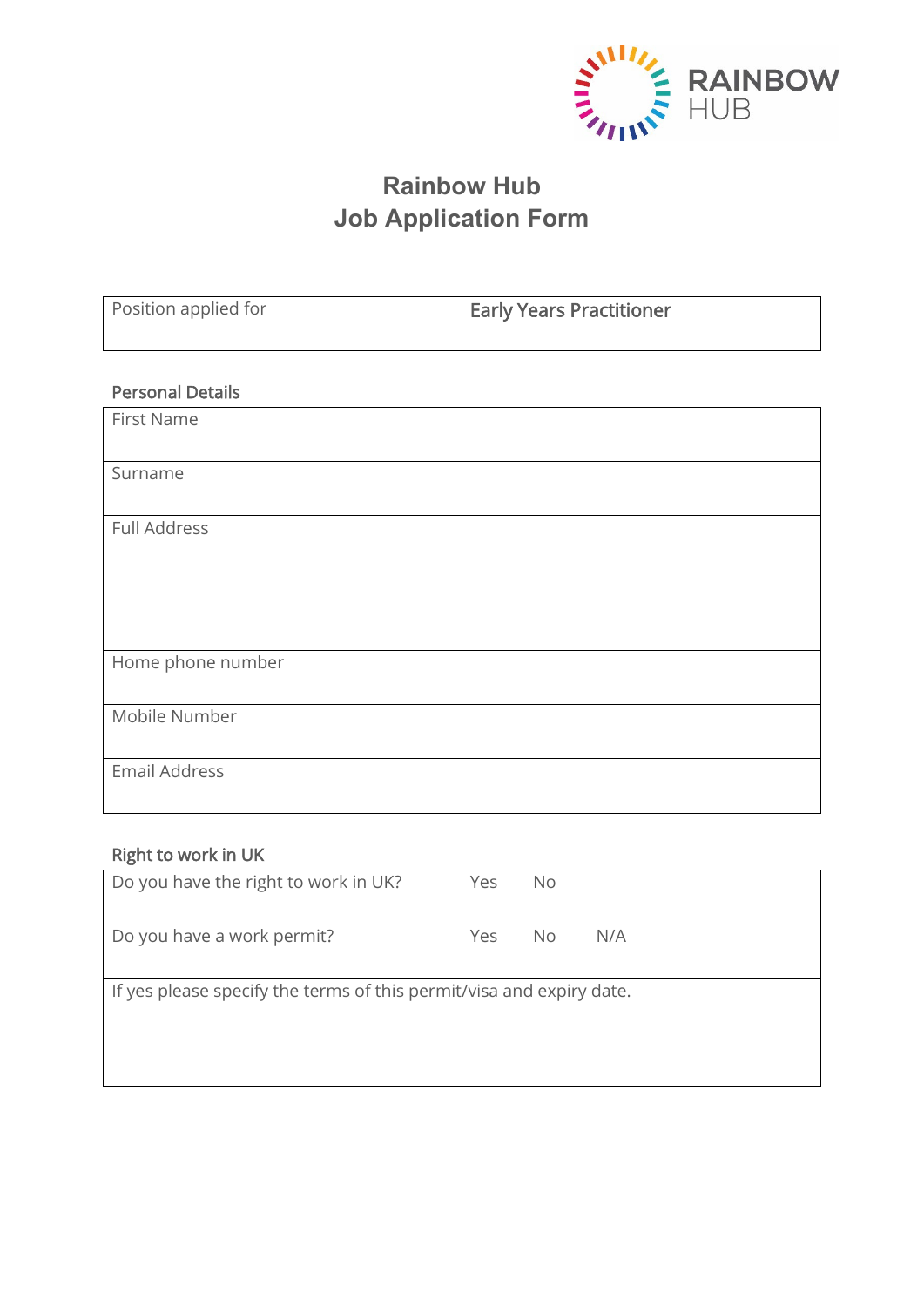# Education and Qualifications

Please tell us about relevant experience or qualifications you have obtained through education; professional career; training. etc.

#### Employment History

 $\overline{\phantom{a}}$ 

| Current or most recent employer |  |
|---------------------------------|--|
| Address:                        |  |
|                                 |  |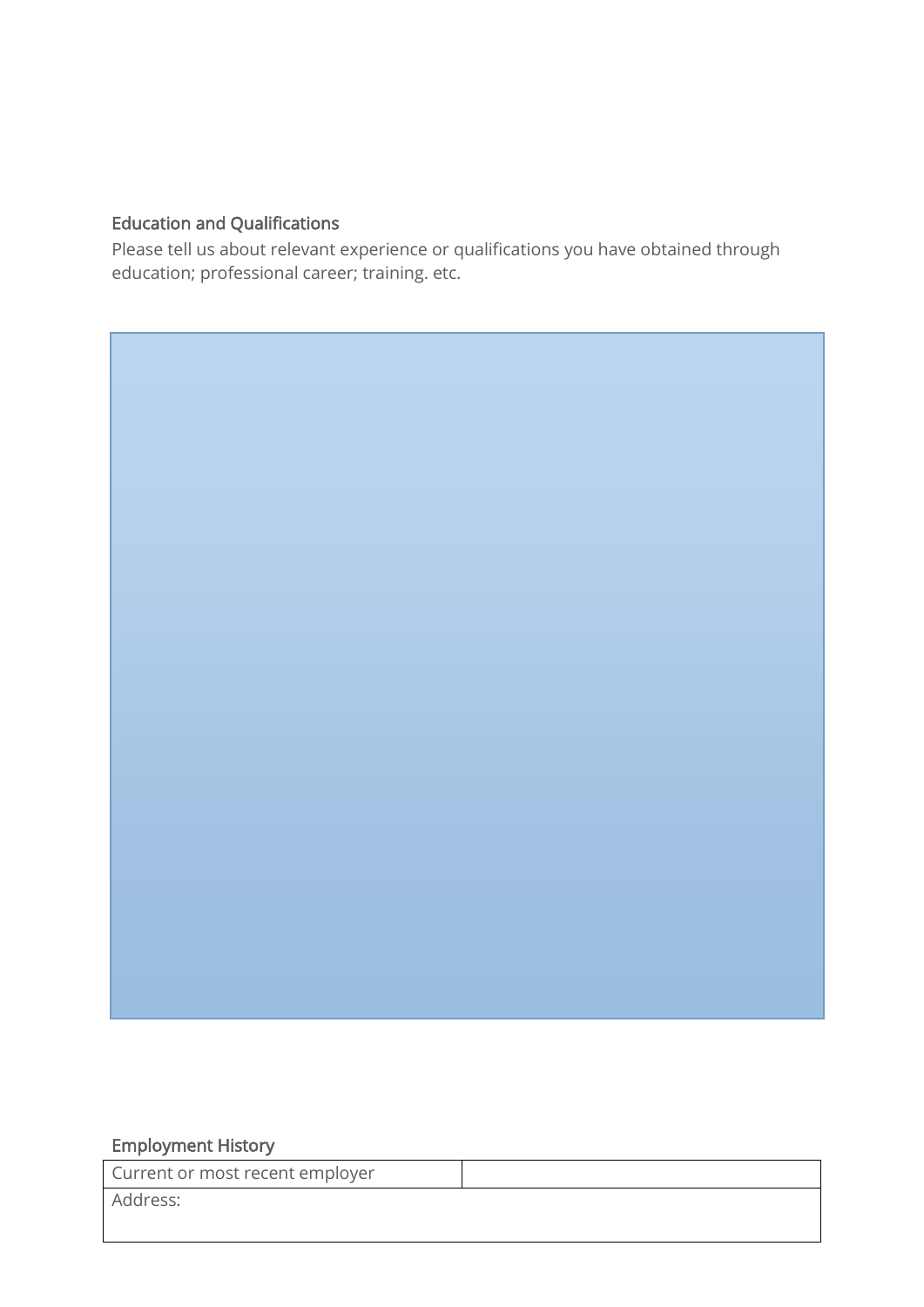| Last position held  |  |
|---------------------|--|
| Main Duties:        |  |
|                     |  |
|                     |  |
|                     |  |
|                     |  |
|                     |  |
|                     |  |
|                     |  |
| Start date          |  |
| Reason for leaving: |  |
|                     |  |
| Notice required     |  |

| Previous employer  |  |
|--------------------|--|
| Address:           |  |
|                    |  |
|                    |  |
| Last position held |  |
| Main duties:       |  |
|                    |  |
|                    |  |
|                    |  |
|                    |  |
|                    |  |
|                    |  |
|                    |  |
| Start date         |  |
| Reason for leaving |  |

Please use this space to detail reason for any gaps in your employment history.

### Additional information

Please state reasons for applying for the post and any additional information about yourself including any relevant experience which you wish to be taken into account in support of your application (continue on an additional sheet if necessary).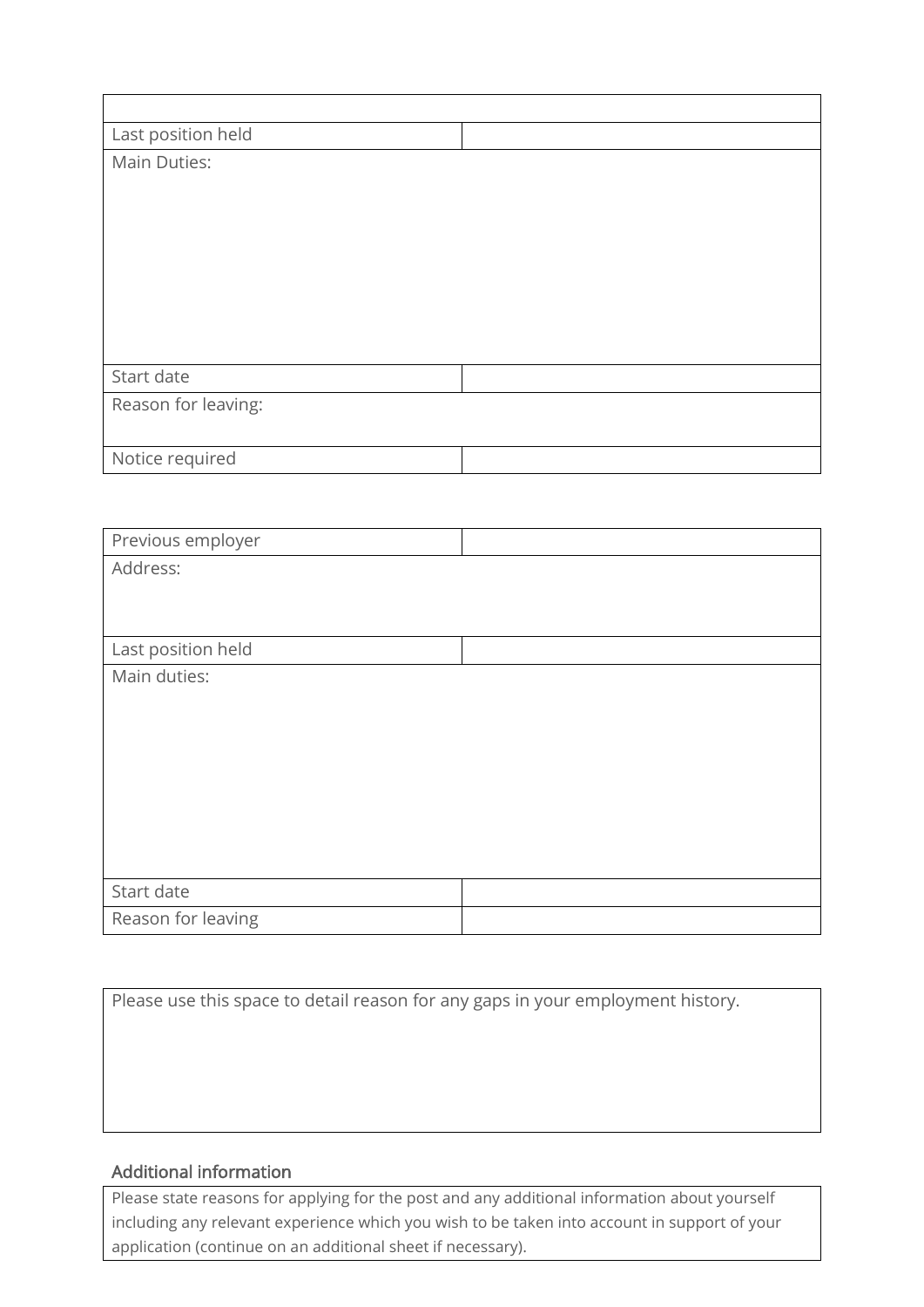## Interview Requirements

Please specify if you require any special arrangements to be made at the interview e.g. sign language/wheelchair access?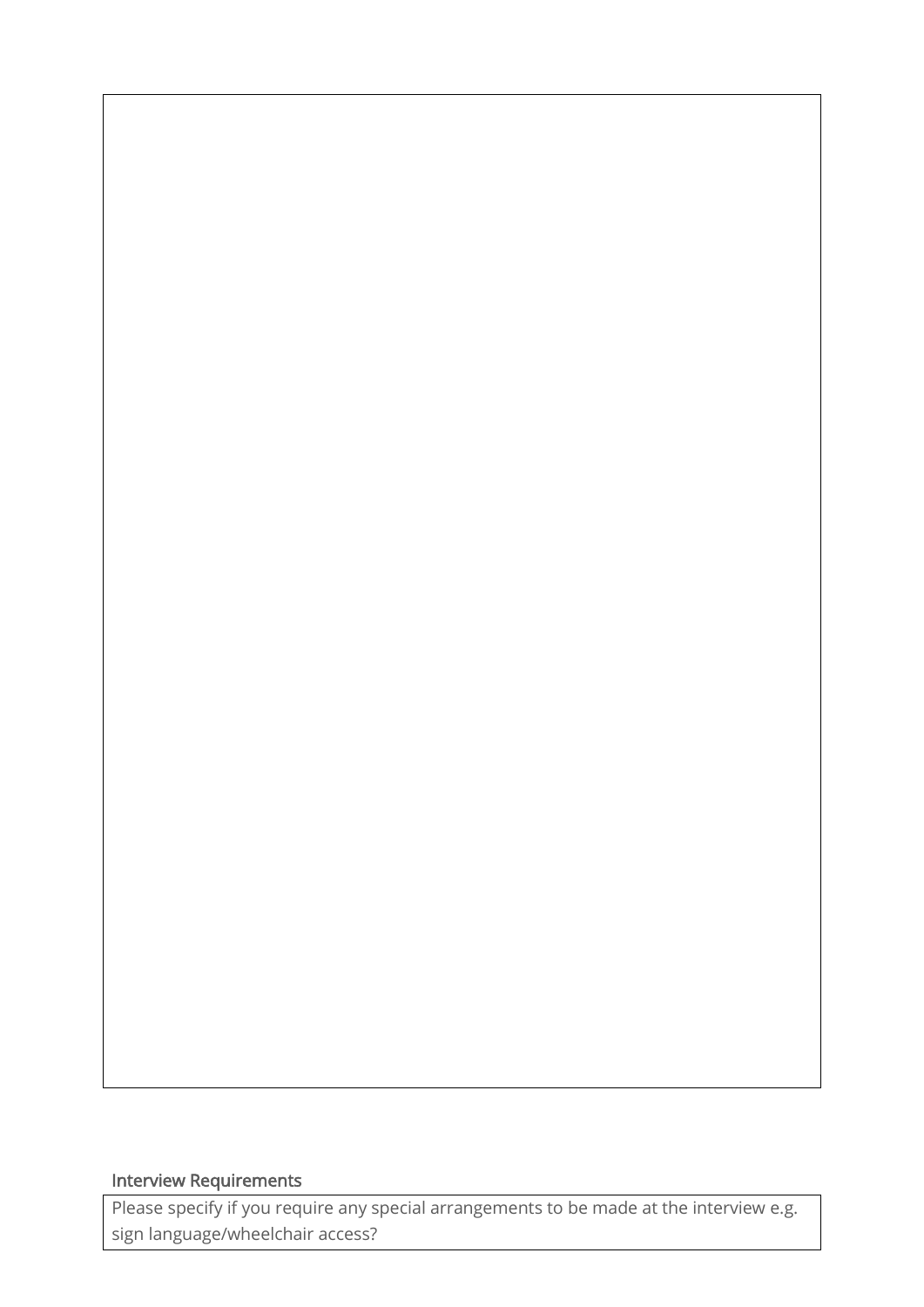| Do you hold a full clean driving license?                     | Yes/No |
|---------------------------------------------------------------|--------|
| Are you a car owner?                                          | Yes/No |
| If you do not drive how will you travel to work and meetings? |        |

#### References

Please provide the names of two referees. They must not be a friend or member of your family. Please note references will not be obtained until an offer of employment has been made.

| Name and address | Name and address |
|------------------|------------------|
| Telephone number | Telephone number |
| Occupation       | Occupation       |

All successful candidates will be subject to an enhanced DBS declaration.

#### **Declaration**

The job for which you are applying will involve substantial access to children and vulnerable adults and is therefore exempt from the rehabilitation of offender's act 1974.